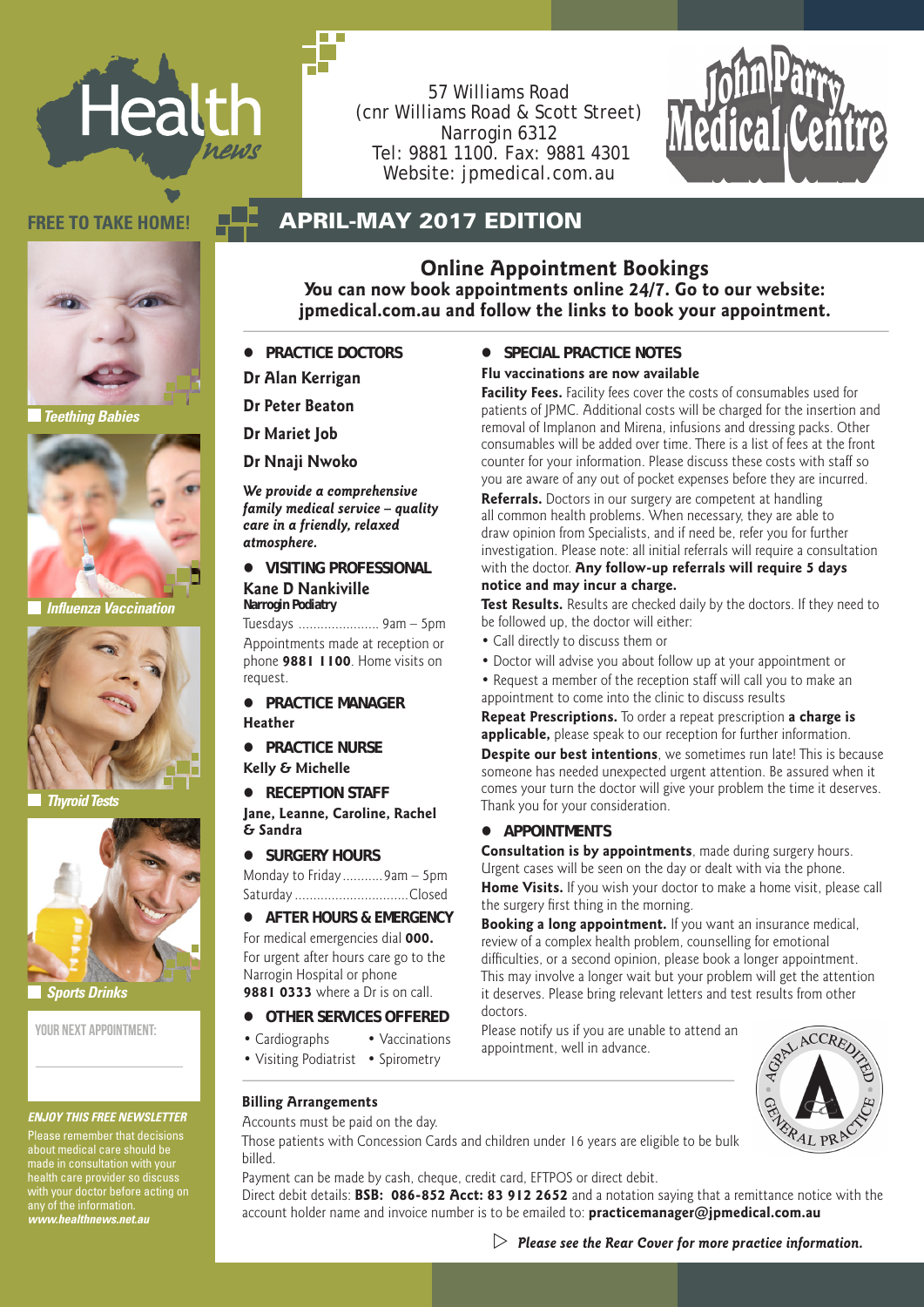

# Teething Babies

During teething an infant's first teeth (the deciduous teeth, often called "baby teeth" or "milk teeth") sequentially emerge or 'erupt' through the gums. They typically arrive in pairs, the lower two incisors come first at 6-8 months of age, before all 20 teeth take a few years to erupt. This is sometimes called "cutting teeth", but emerging teeth don't in fact cut through the gums but hormones released cause some cells in the gums to die and separate, allowing the teeth to come through.

The level of pain varies remarkably. Some babies are not even bothered by teething. Some appear to suffer more than others - soreness and swelling of gums before a tooth comes through, starting 3 to 5 days before the tooth shows, and disappearing as soon as the tooth breaks through.

Common symptoms include drooling or dribbling (perhaps causing a rash around the mouth), increased chewing, mood changes, and irritability. Babies might also refuse to eat or drink due to the pain. Crying, restless sleep, and mild fever may come with teething, especially when the first larger molars erupt around age 14 months.

Symptoms generally fade on their own.

Teething may cause a slightly elevated temperature but does not cause high fever (temperature over 38.3 °C) or diarrhoea. Think about other illness, particularly infection by human herpes viruses.

Find out what is going on. Rub a finger gently along the gums in search for swollen ridges or the feel of a tooth below the gums. If unsure, see your doctor or child nurse for guidance.

A teething ring or a wet washcloth in the freezer for a few minutes can help as can drawing water into a pacifier and freezing it. The cold pressure on the gums gives relief without making the child's fingers cold. Some children respond well to chilled foods like applesauce, yoghurt, and pureed fruits. Perhaps something firm like a sugar-free rusk

In cases where the infant is in obvious pain your doctor or pharmacist can help by prescribing a numbing or teethin or teething gel or suchlike.

About half of all 6-year olds have decay in their baby teeth. Use a soft cloth or infant tooth brush at least twice a day (but no toothpaste until after 18 months). Healthy eating and drinking also reduces tooth decay. Keep sugary food and drinks like fruit juice and biscuits out of the diet. And don't put your baby to bed with a bottle and never give a dummy dipped in honey or sugar.

### Helping with Learning **Difficulties**

There are many possible reasons why your child may fall behind in their schoolwork—anything from not getting on with the class teacher to ADHD or a hearing problem. Learning problems need to be detected and remedied early

Here is a useful checklist for any child experiencing learning problems:

- Have a meeting with the class teacher or year coordinator to get their ideas on your child's problem.
- Get your child formally tested (e.g. by the school psychologist) to find out their strengths and weaknesses for learning (in literacy and numeracy skills).
- Get your child checked over by your GP, especially if they have physical complaints. Arrange an eyesight and hearing test.
- If your child is unusually impulsive, easily distracted, has poor attention or communication (at school and home), consider a formal assessment for ADHD or autism.
- If your child shows signs of distress, anxiety, insecurity or uneasiness about going to school, take time to talk to them about the things that are happening in the classroom, playground and around home.



### Body Facts...

- Skin cells only last about a week before they die. Red blood cells live for about 4 months. Bone cells last 10-30 years.
- Hair is very strong. A rope made from just 1000 hairs could lift the average adult.
- Scattered throughout the skin are millions of nerve endings which can detect pain, touch, heat, cold and pressure. The most sensitive part of the body as far as touch is concerned is the lips; the least sensitive is the small of the back. The most sensitive

for pressure is the fingers, and the least sensitive is the bottom. This is rather important; otherwise it would be agony to sit down!

• The average brain is 80% water. The average adult has about 75 km of nerves throughout the body.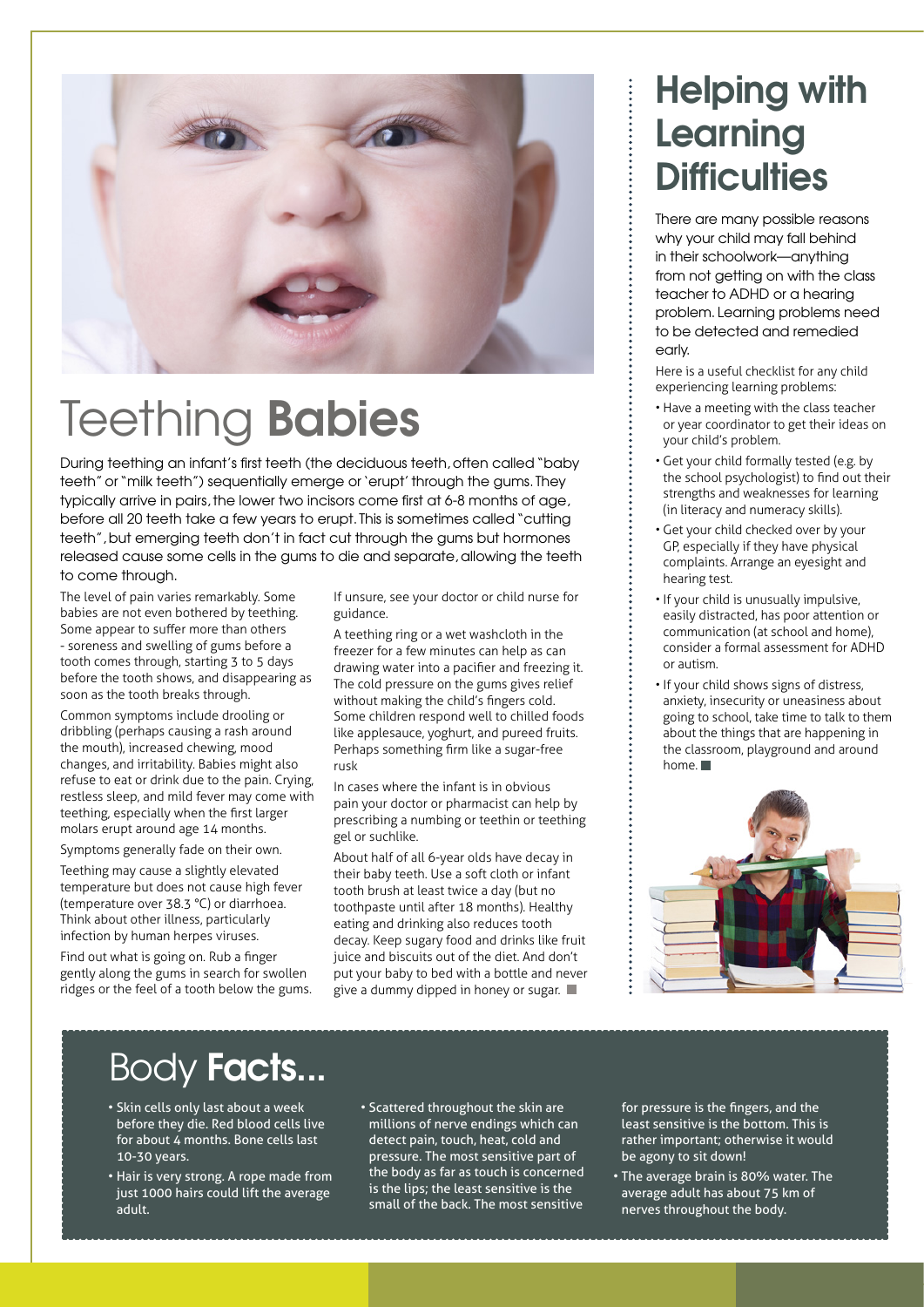# Influenza Vaccination: Key Points

Annual vaccination prevents influenza and its complications and is recommended for any person  $\geq 6$ months of age who wishes to reduce the likelihood of becoming ill with influenza.

Quadrivalent influenza vaccines (QIV) only are available in 2017. They protect against one completely new virus strain.

Vaccines are free on the National Immunisation Program in 2017 for:

- Aboriginal and/or Torres Strait Islander children aged 6 months to <5 years and persons aged ≥15 years
- Everyone aged ≥65 years
- All persons aged ≥6 months at risk of influenza complications; e.g. severe asthma, lung or heart disease, low immunity or diabetes.
- Pregnant women (any stage of pregnancy).

Influenza vaccination is also strongly recommended, but not funded, for other groups who are at increased risk of influenza and its complications.

People with egg allergy can be safely vaccinated, with precautions taken in some cases.





### **Thyroid Tests Serve a Function**

The thyroid gland in the front of the neck controls the metabolism of the whole body. Sometimes the gland becomes overactive or underactive. This happens most often in women over 50 who have a family history of thyroid problems or pernicious anaemia (vitamin B12 deficiency).

Failure of the thyroid to produce enough thyroid hormone usually comes on slowly. Symptoms are excessive tiredness, coarse or dry skin, hair loss, weight gain, poor memory and intolerance of cold weather.

An overactive thyroid speeds up the body—anxiety, rapid heartbeat, weight loss, trouble sleeping, and menstrual changes.

All these symptoms can be mimicked by other health disorders, so it can be hard for a doctor to spot thyroid problems. If you feel it may be a problem for you, discuss it with your doctor.

The problem shows up on blood test. Any lack of thyroid hormone can be easily replaced with a daily tablet. After that, the correct dose is monitored with regular blood tests.

Unfortunately, thyroid problems cannot be remedied with a change in diet or lifestyle. The problem comes about because the body, by some quirk of Nature, produces antibodies against the thyroid gland, slowly destroying its function. Taking kelp or iodine supplements can make the problem worse.

## Profile: Sports Drinks

Highly fashionable sports drinks offer improved sports performance and recovery but is this at the expense of your teeth!?

Athletes who regularly sip on sports drinks are bathing their teeth in sugar and mild acid, just the recipe for dissolving tooth enamel and promoting tooth decay. The risk is greater if a mouth guard is used after consuming a sports drink.

To prevent this problem, rinse the mouth with water immediately after your sports drink.

And you can make your own sports drink, as well as the commercial ones.

During strenuous exercise, especially in hot

weather, the body needs more than just water replacement. After an hour of heavy exercise, taking some carbohydrate helps the body conserve glycogen stores in muscle, maintain blood sugar levels and delay fatigue. A little sodium and potassium is also beneficial.

Try this recipe. Dissolve 1 tablespoon of sugar and a pinch of salt in a little hot water. Add 1 tablespoon of 100% orange or lemon juice. Add 250 ml of iced water. Bingo!—your own effective sports drink.